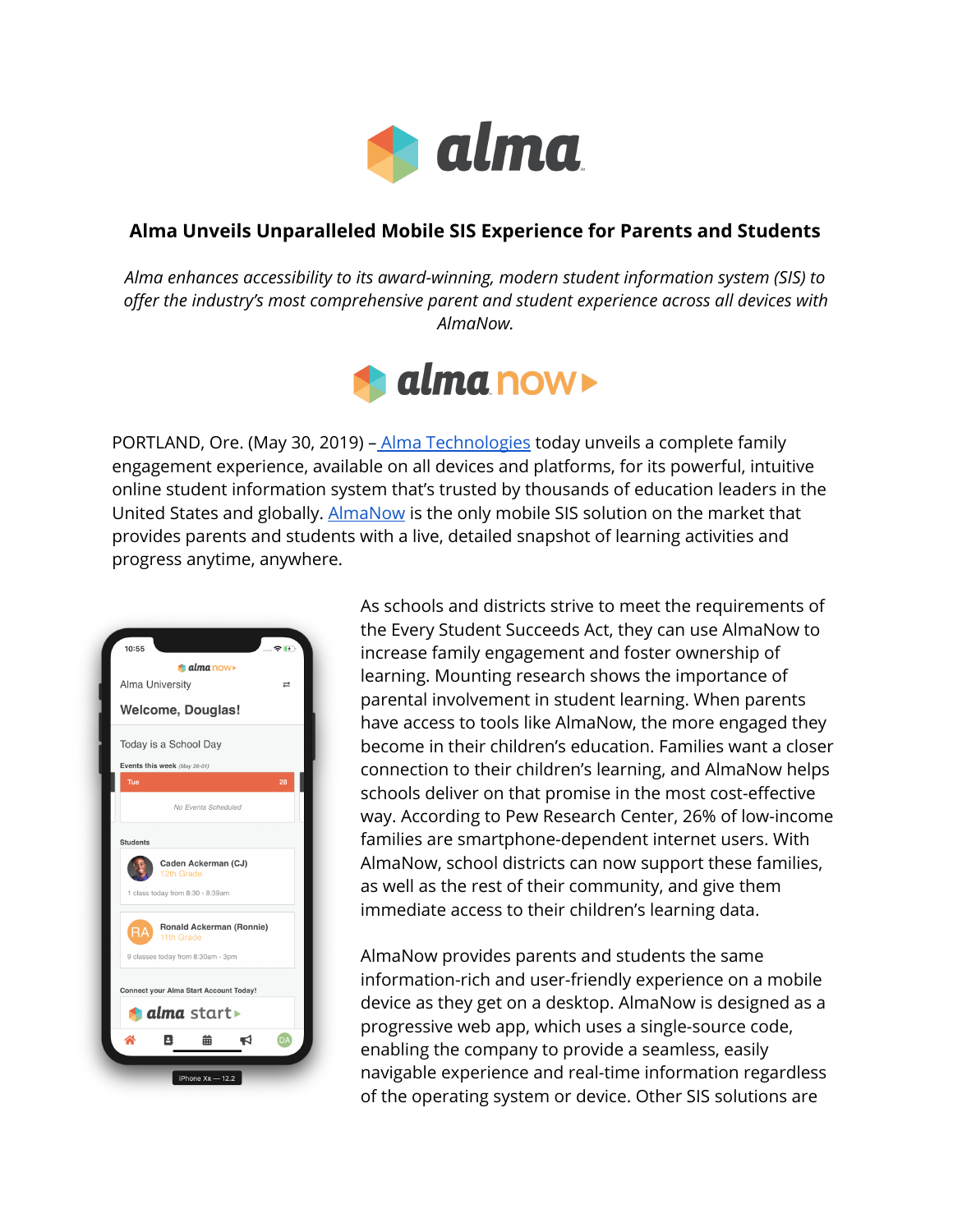unable to provide users with up-to-date information via their mobile apps and have far less functionality, creating data disparities and time-delays between what parents and students see online using their desktop and on a smartphone.

"By expanding our SIS platform with AlmaNow, our school and district customers can provide their parents and students with an unparalleled user experience that fosters both greater involvement and agency in learning," said Andrew Herman, CEO of Alma. "Family conversations around the dinner table can be richer and more effective when they have accurate, real-time data of students' academic and social-emotional needs."

"AlmaNow makes it simple for parents to quickly get a sense about how their children are doing in their classes at school," said Adam Bellow, Co-Founder of Breakout EDU. " With a few quick taps, you can see progress, class assignments, announcements, and contact their teacher if you need."

Alma's award-winning data visualization features, standards-based reporting and embedded communication tools are available in AlmaNow to ensure students and parents can understand and take action on the information. Students and parents get a multi-dimensional view of student learning that not only deepens the school-home connection but can also accelerate progress as they work together with teachers and school leaders to solve issues.

Alma's cloud-based SIS, including the AlmaNow mobile app, provides the flexible, future-ready solution school and district administrators need to address the requirements of their unique communities and learning ecosystems while improving communication and family engagement. Alma serves as the nerve center of a school, creating transparency and awareness around what is occurring at both a student and school-wide level. The mission-critical platform enables schools to empower educators with more time and better insight to drive student achievement, both intellectually and socially, and to ensure parents and students that information is accurate and up-to-date. The adoption rate of Alma in schools (with staff, students and parents) is the highest in the industry.

For more information about AlmaNow, visit **[www.getalma.com/mobile](http://www.getalma.com/mobile.)**

To learn more about Alma, visit **[www.getalma.com](http://www.getalma.com/)**